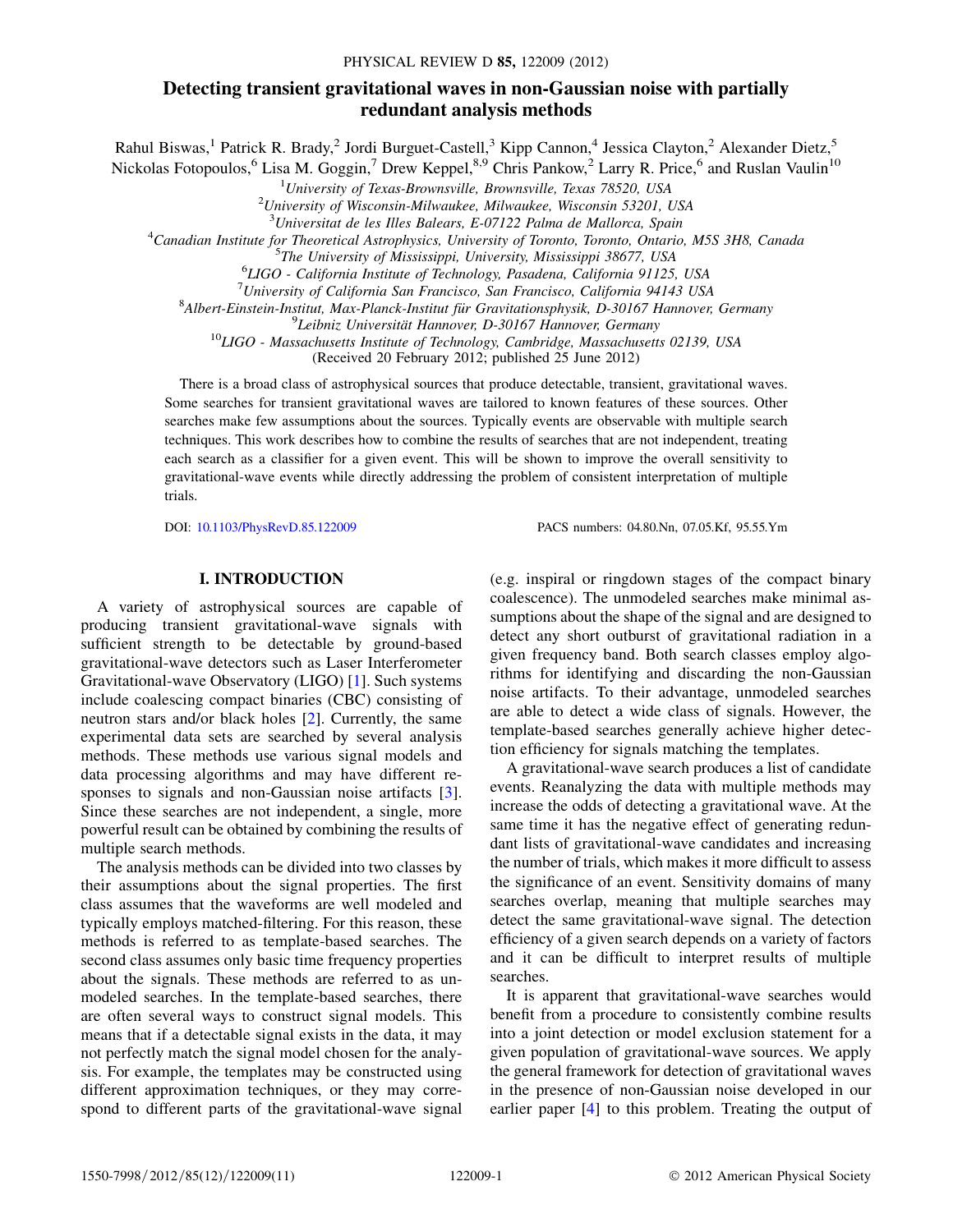each search method as a classifier for gravitational-wave candidate events, we construct a unified ranking for all candidate events that is easy to implement and interpret. We test it by combining candidate events from four different search methods that analyze simulated gravitationalwave signals from compact binary coalescence embedded in the data taken during LIGO's S4 science run. We find that this procedure is robust and can be used in ongoing and future searches. Interpretation of the combined results is straightforward. In particular, the calculation of the posterior probability distribution or upper limit for the rate of coalescing binaries can be carried out as it is normally performed for a single search. The combined upper limit calculation was addressed in [\[5](#page-10-4)], assuming multiple search methods were performed. We briefly discuss the relationship between the method suggested in that paper and ours.

The paper is organized as follows. In Sec. [II,](#page-1-0) we formulate the problem of combining results from multiple searches and construct a statistic for the joint analysis. We conclude this section with a discussion of a rate upper limit calculation for the combined search and its relation to the method suggested in [[5\]](#page-10-4). In Sec. [III,](#page-2-0) we test our procedure by combining results from four different search methods. We briefly describe each method, the data, and the model signals. This is followed by details of the simulations and a discussion of the results. In Appendices [A](#page-8-0) and [B](#page-8-1) we derive a formal expression for the multivariate statistic, which accounts for correlations between the searches, and analyze the limits of applicability of our procedure.

#### <span id="page-1-0"></span>II. METHOD FOR COMBINING SEARCHES

In this section, we establish a method for combining results from different gravitational-wave searches performed over the same data. The method builds on the general approach described in [\[4\]](#page-10-3). We construct a unified statistic for searches by treating each as a separate, possibly redundant, classifier for a given event.

Each search method aims to classify observational data into a list of candidate events, ranked by their likelihood to be a gravitational-wave signal. In the data analysis process, the data are analyzed and assigned a rank, r, a real number reflecting the odds that the data contain a gravitationalwave signal. Ordering time series data by amplitude is one simple method for ranking candidate events. The rank (or amplitude) is compared to a preestablished threshold, a boundary that separates signal-like data with sufficient confidence. In this way, the procedure classifies data on a scale from not signal-like to signal-like. A search method may classify events by complicated consistency tests and noise rejection schemes, but conceptually any search can be thought of as a mapping from the space of data to the space of real numbers that indicate their rank. We will assume that such a ranking procedure exists for any search method,  $i$ , and that the result,  $r_i$ , indicates the likelihood that a signal is present in a given search.

Different search methods employ a variety of techniques, data processing algorithms and waveform models. As there are a number of potential gravitational-wave sources, the search targets may vary as well. Separate searches may provide different information about a particular population of sources. Hence, it is important to extract as much information as possible by combining the results of various searches. When multiple searches analyze the same data, the output of each search,  $r_i$ , can be further processed to make the most informative detection or rate limit statement for a population of gravitationalwave sources. In doing so, it is important to ensure that there is no loss of detection efficiency when one or more of the methods has a high false alarm rate or is uninformative or irrelevant for the targeted source population.

<span id="page-1-1"></span>For a given event with rank,  $r_i$ , one can compute the posterior probability that it is a gravitational-wave signal,  $p(1|r_i)$ . Following the steps outlined in [[4](#page-10-3)], this probability can be expressed as

$$
p(1|r_i) = \frac{\Lambda(r_i)}{\Lambda(r_i) + p(0)/p(1)},
$$
\n(1)

<span id="page-1-2"></span>where the likelihood ratio,  $\Lambda(r_i)$ , is defined by

$$
\Lambda(r_i) = \frac{\int p(r_i|\mathbf{h}, 1)p(\mathbf{h}|1)d\mathbf{h}}{p(r_i|0)},
$$
\n(2)

and  $p(r_i | \mathbf{h}, 1)$  is the probability of observing  $r_i$  in the presence of the signal **h**,  $p(\mathbf{h}|1)$  is the prior probability to receive that signal, and  $p(r_i|0)$  is the probability of observing  $r_i$  in the absence of any signal. The targeted astrophysical population of sources is completely described by  $p(h|1)$ , where h denotes all possible intrinsic (e.g. masses of compact objects in the binary) and extrinsic (e.g. distance to the source, sky location) source parameters.

If an event is identified as a plausible candidate by several search methods,  $p(1|r_i)$  can be calculated for each search based on the ranking,  $r_i$ , the event received. Thus, information from each search can be directly compared. The most relevant search results in the highest posterior probability for a signal to be present in the data. According to Eq. [\(1\)](#page-1-1), this probability is a monotonically increasing function of the likelihood ratio,  $\Lambda(r_i)$ . As such, comparing likelihood ratios is equivalent to comparing the posterior probabilities,  $p(1|r_i)$ . Therefore, the likelihood ratio can be used as a unified ranking statistic to combine the output of all searches.

Strictly speaking, the denominator in Eq. [\(2\)](#page-1-2) should contain contributions from all gravitational-wave sources not included in the targeted population,  $p(\mathbf{h}|1)$ . We neglect these terms because typically their contribution is very small. If a population of sources induces a response very similar to that of the targeted sources, then these classifiers will not distinguish signals from the two different populations. This can lead to an overestimation of event rates for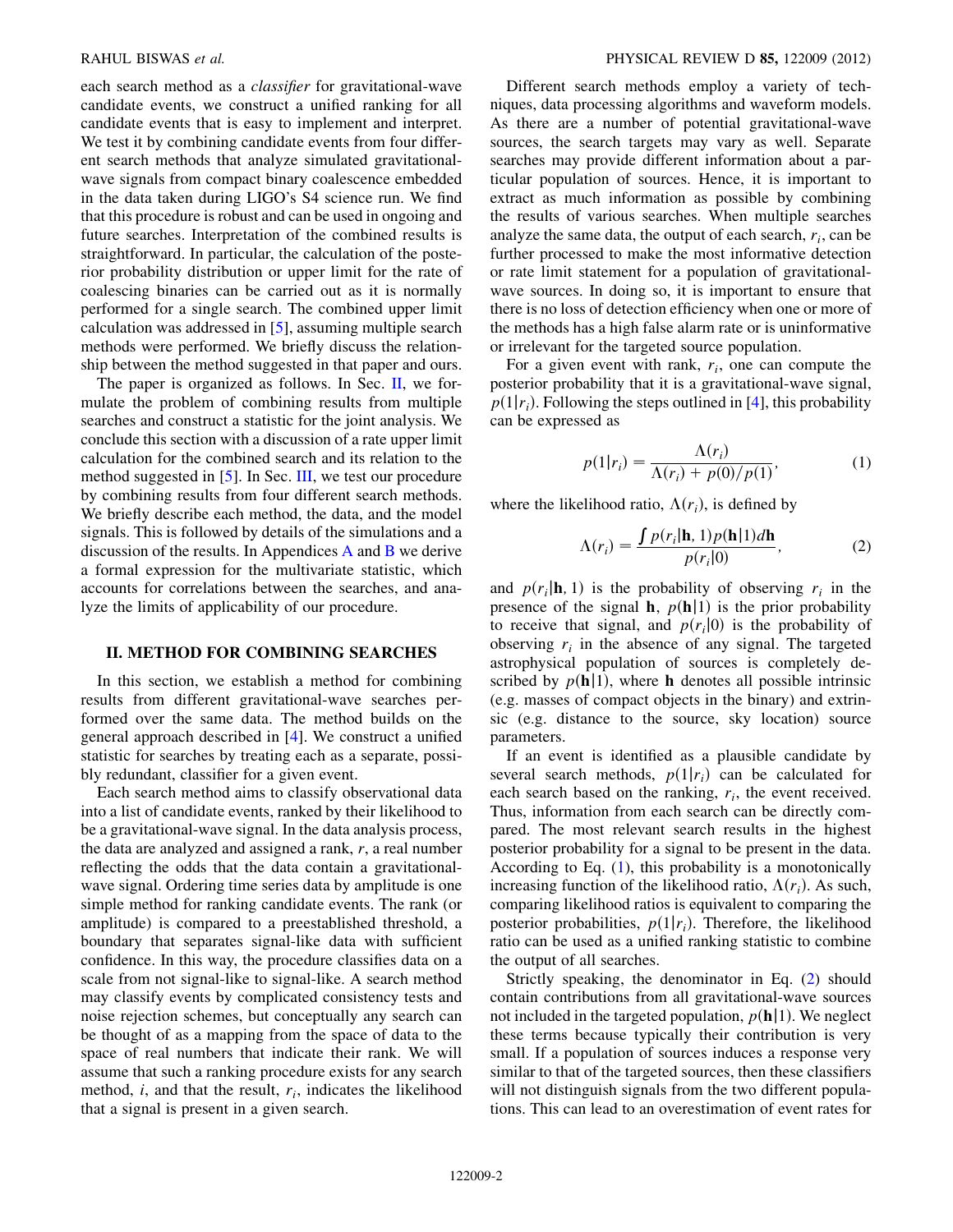the targeted population, however no signal would be missed. Further refinement of the data analysis techniques or detectors themselves would be required to distinguish between the signals from these sources.

<span id="page-2-1"></span>We define the ranking statistic for the joint search to be

$$
r_{\text{joint}} = \max\{\Lambda(r_1), \Lambda(r_2), \dots, \Lambda(r_n)\},\tag{3}
$$

where maximization is carried out over simultaneous events. Though this choice does not make use of all available information (we neglect correlations between the classifier's ranks; see Appendix [A](#page-8-0) for multivariate treatment of the problem), it does offer some advantages. It is straightforward to compute  $\Lambda(r_i)$  for each search method and simply take the largest. This has a simple interpretation: events from each search are compared based on the ratio of sensitivity of the method to the targeted sources and the search's false alarm rate. The event that is most likely to be a gravitational wave is kept. As a result, the searches are combined according to the best classifier for each event. Events classified by noisy, insensitive searches receive a low likelihood-ratio ranking and therefore do not contaminate the overall sensitivity of the analysis. We further discuss the limits of applicability for this ranking statistic in Appendix [B.](#page-8-1)

As in the case of a single search method, the result of combining searches using the maximum likelihood-ratio statistic, Eq.  $(3)$ , is a list of events. They can be treated as the output of a single search, with their significance evaluated by estimating the background. In the next section, we discuss how to do this. Having a single list of events allows for straightforward interpretation of results. The most significant events can be further studied and possibly promoted to the list of detected gravitationalwave signals. The posterior probability distribution or the upper limit on the rate of coalescence can be calculated following any of the methods developed for a single search  $[6-8]$  $[6-8]$  $[6-8]$ .

The upper limit calculation for multiple searches described in [\[5\]](#page-10-4) differs from our method. In [[5](#page-10-4)], searches are treated as counting experiments and the upper limit on the rate of events is calculated using the total number of events above some fixed threshold and Poisson statistics. To apply this method when multiple searches are performed, a prescription is needed for determining how many events each search should contribute to the total count. In [\[5](#page-10-4)] events are classified by combinations of searches that generated them. The problem is reduced to the choice of foliation by a family of exclusion surfaces,  $S(\zeta)$ , of the space of the number of events in each category,  $N_q$ , where q runs through all possible combinations of  $m$  ( $m \le n$ ) out of n searches. In the paper, the authors suggest and discuss several plausible choices of linear surfaces,  $S(\zeta)$ , that lead to different upper limits. By construction, the maximum likelihood ratio, Eq. ([3\)](#page-2-1), ensures that the total number of events each search contributes on average to the joint search is proportional to the ratio of its efficiency to detect the targeted signals to its background. This construction is closely related to the ''single combination'' option of [[5\]](#page-10-4), in which only the most sensitive search contributes to the upper limit. Note though, that in our method the most sensitive search is determined during the analysis on event by event basis. This relieves an analyst from determining before hand which of the searching methods is the most sensitive. Often sensitivity is a very complicated function of signal's parameters and there might not be a single most sensitive search method that covers all signals. In this case, one would have to split the signal parameter space into subdomains, within which a single most sensitive search method exist, and carry out the upper limit calculation for each of the domains independently. In practice, this may prove to be a formidable task. The maximumlikelihood ratio procedure is universal and is almost trivial to implement, as we show it the next section. Its other important advantage is accounting for background noise present in each of the search methods. The choice between the methods is based not only on their sensitivity but also their susceptibility to the noise artifacts. In [[5](#page-10-4)], the authors also mention the necessity to include information about the background to achieve more optimal upper limits.

The maximum likelihood construction ignores correlation between the searches. The optimal way to account for it is to define the multivariate likelihood-ratio ranking described in Appendix [A.](#page-8-0) Unfortunately, implementing this ranking for more that two search methods is not feasible. Also, we argue that in most practical situations the net positive effect of correlations is small. The multivariate likelihood-ratio, Eq. ([A1\)](#page-8-2), defines the optimal exclusion surfaces,  $S(\zeta)$ , for the upper limit calculation method of [[5](#page-10-4)]. These surfaces generally are nonlinear and, therefore, do not directly correspond to any of the choices considered in [[5](#page-10-4)]. The closest in spirit is the ''efficiencyweighted combination'' suggested by the authors of [[5\]](#page-10-4), where contributions from each combination of the search methods are weighted proportionally to their sensitivity to signals. Using notation of [\[5](#page-10-4)] and accounting for noise contribution, the corresponding exclusion planes are defined by the normal vector  $\mathbf{k} \equiv (\epsilon_q/b_q)$ , where  $\epsilon_q$  is the probability of a signal to be detected by the *a*th combinaprobability of a signal to be detected by the  $q$ th combination of the searches and  $b<sub>q</sub>$  is the number of background events in this combination.

## III. TESTING THE MAXIMUM LIKELIHOOD-RATIO STATISTIC WITH NON-GAUSSIAN DATA

<span id="page-2-0"></span>The maximum likelihood-ratio statistic, Eq. [\(3\)](#page-2-1), provides a natural way to combine results of several search methods into a single joint search. It possesses several attractive qualities and is expected to result in no loss of efficiency in the most practical situations (see Appendix  $\bf{B}$  $\bf{B}$  $\bf{B}$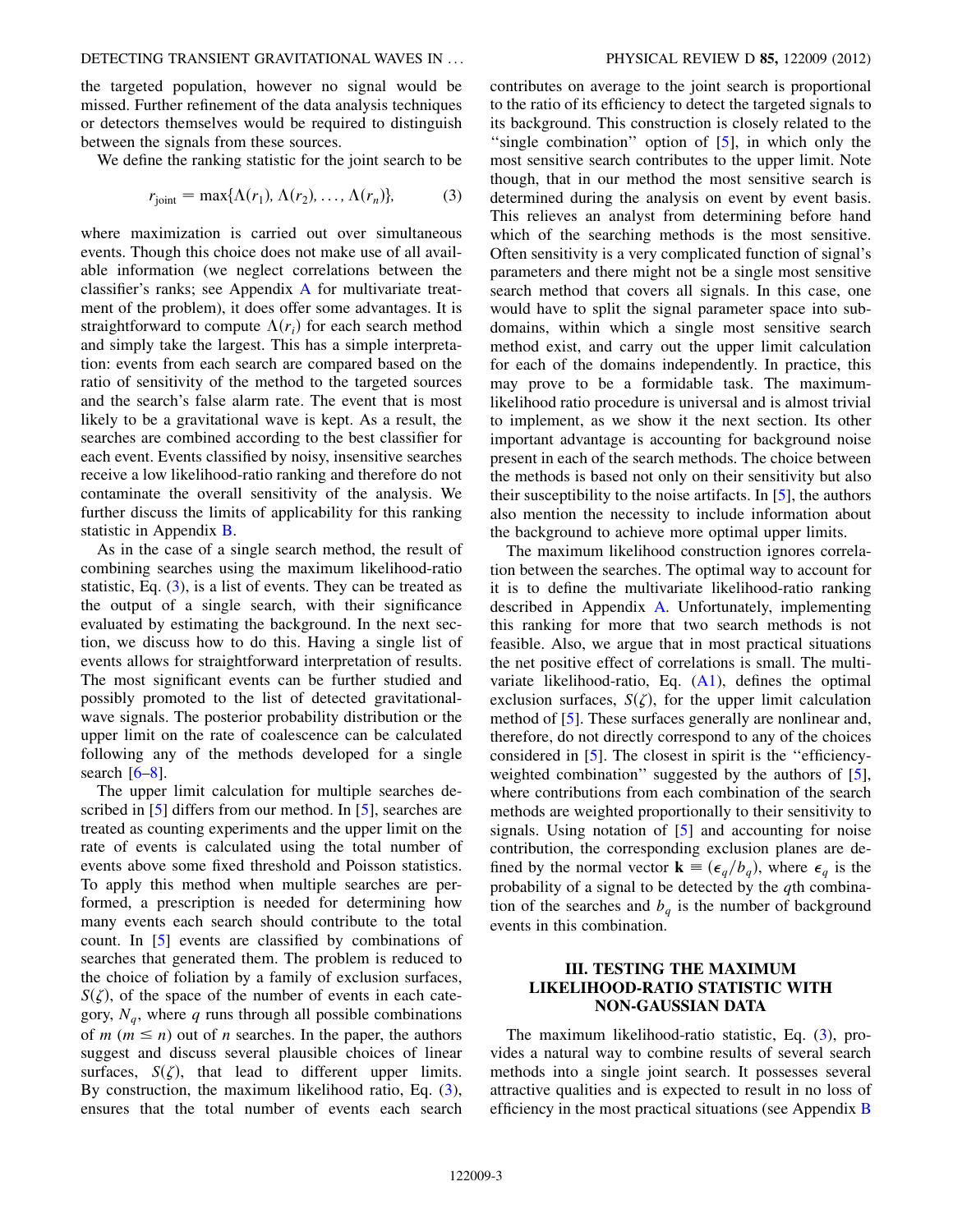for discussion of this). Still, it is important to verify this in conditions that mimic the strong non-Gaussian noise that is encountered in the search for gravitational waves in real data. To simulate a real life application of our procedure, we employ four search methods that are currently used to detect gravitational waves from coalescing binaries with the LIGO and Virgo observatories. We analyze simulated signals inserted in the data from LIGO's fourth scientific run (S4) and combine results of these analyses using the maximum likelihood-ratio statistic. We estimate the efficiency of the combined search in detecting these signals in the typical LIGO noise and compare it to the efficiencies of the individual searches.

#### A. Data and signals

We insert simulated signals into data collected between February 24 and March 24, 2005, during LIGO's S4 run. The data was taken by three detectors: the H1 and H2 colocated detectors in Hanford, WA and L1 in Livingston, LA. Several searches for gravitational waves were performed in these data, but no gravitational-wave candidates were identified [[9](#page-10-7)[–11\]](#page-10-8). For this work, 15 days of triple coincidence data were used, which is the sum of all times during S4 when all three detectors were simultaneously operating in science mode.

Our signals include three kinds of binaries: neutron starneutron star (BNS), neutron star-black hole (NSBH) and black hole-black hole (BBH) binaries. We use nonspinning waveforms to model signals from these binaries. For BNS, these are post-Newtonian waveforms [[12](#page-10-9)[–22\]](#page-10-10), Newtonian order in amplitude and second order in phase, calculated using the stationary phase approximation  $[13,20,21]$  $[13,20,21]$  $[13,20,21]$  $[13,20,21]$  $[13,20,21]$  $[13,20,21]$  $[13,20,21]$  with the upper cut-off frequency set by the Schwarzschild innermost stable circular orbit (ISCO). Signals from all other binaries are approximated by the effective one body numerical relativity (EOBNR) waveforms [[15](#page-10-14)[,23–](#page-10-15)[33](#page-10-16)]. The former waveforms describe only the inspiral phase of the coalescence, whereas the latter also include merger and ringdown phases.

The simulated signals are injected into nonoverlapping 2048-second blocks of data. To improve the statistic, multiple signal populations are inserted in the data and independently analyzed. Signals are split into three categories by total mass of the binary:  $2-6M_{\odot}$ ,  $6-100M_{\odot}$ , and 100–350 $M_{\odot}$ . The lowest mass range includes only BNS systems. Within each mass range, signals are distributed uniformly in distance or the inverse of distance. The BNS range covers 1–20 Mpc while other systems reach from 1–200 Mpc. In order to represent realistic astrophysical population with probability density function scaling as distance squared, the simulated signals are appropriately reweighted and are counted according to their weights. All other parameters of the signals have uniform distribution. In total, there are 943, 2245, and 2237 signals injected within each mass category, respectively.

#### B. Search methods

Four search methods, each representing one of the standard searches for transient gravitational-wave signals in LIGO and Virgo data, are used to perform this joint analysis. Brief descriptions of the search methods are given below. The first three are template-based searches, while the last one does not rely on any specific signal model.

The low-mass CBC pipeline targets binaries with total mass below  $35M_{\odot}$ . The data from each interferometer are match-filtered with a bank of nonspinning post-Newtonian waveforms [[12](#page-10-9)[–22\]](#page-10-10) covering binary mass combinations with total mass in the range  $2-35M_{\odot}$ . The template waveforms are calculated in the frequency domain using the stationary phase approximation  $[13,20,21]$  $[13,20,21]$  $[13,20,21]$  $[13,20,21]$  $[13,20,21]$  $[13,20,21]$  $[13,20,21]$  to Newtonian order in amplitude and second PN order in phase. The waveforms are extended up to the Schwarzschild ISCO. When the signal-to-noise ratio (SNR) time series for a particular template crosses the threshold of 5.5, a singleinterferometer trigger is recorded. These triggers are required to pass waveform consistency and coincidence tests with triggers from other interferometers. The surviving triggers are ordered by a ranking statistic and form a ranked set of candidate events. For detailed descriptions of this pipeline and recent search results, see [\[11](#page-10-8)[,34](#page-10-17)[–37\]](#page-10-18).

The high-mass CBC pipeline is similar to its low-mass counterpart, however it is designed to target binaries with total mass between  $25{\text -}100M_{\odot}$ . The EOBNR family of templates used in a high-mass search has waveforms covering the evolution of a coalescing binary from late inspiral to ringdown. Other than the choice of templates, the analysis is quite similar to the low-mass search. The high-mass CBC pipeline was used to search for gravitational waves from binary black holes in the S5 LIGO data [\[38\]](#page-10-19).

The ringdown pipeline was developed to search for gravitational-wave signals corresponding to the postmerger phase of the binary coalescence. After two compact objects merge, a single, highly perturbed black hole forms and radiates energy while it settles down to a stable Kerr solution. The pipeline constructs its template bank from the dominant,  $l = 2$  and  $m = 2$ , black hole quasinormal modes characterized by a single frequency and quality factor. The template bank used in the ringdown search spans the most sensitive part of the LIGO frequency band, 50 Hz–2 kHz. Quality factors between 2–20 are used, corresponding to a range for the final black hole spin between nonspinning and  $\hat{a} = 0.994$ . As with the other search methods previously described, candidate events are ranked after being detected by multiple interferometers and passing several consistency tests. This pipeline was used to search for gravitational waves in the S4 data [\[9](#page-10-7)].

Coherent WaveBurst is a gravitational-wave burst analysis pipeline designed to detect signals from transient gravitational-wave sources. It uses minimal information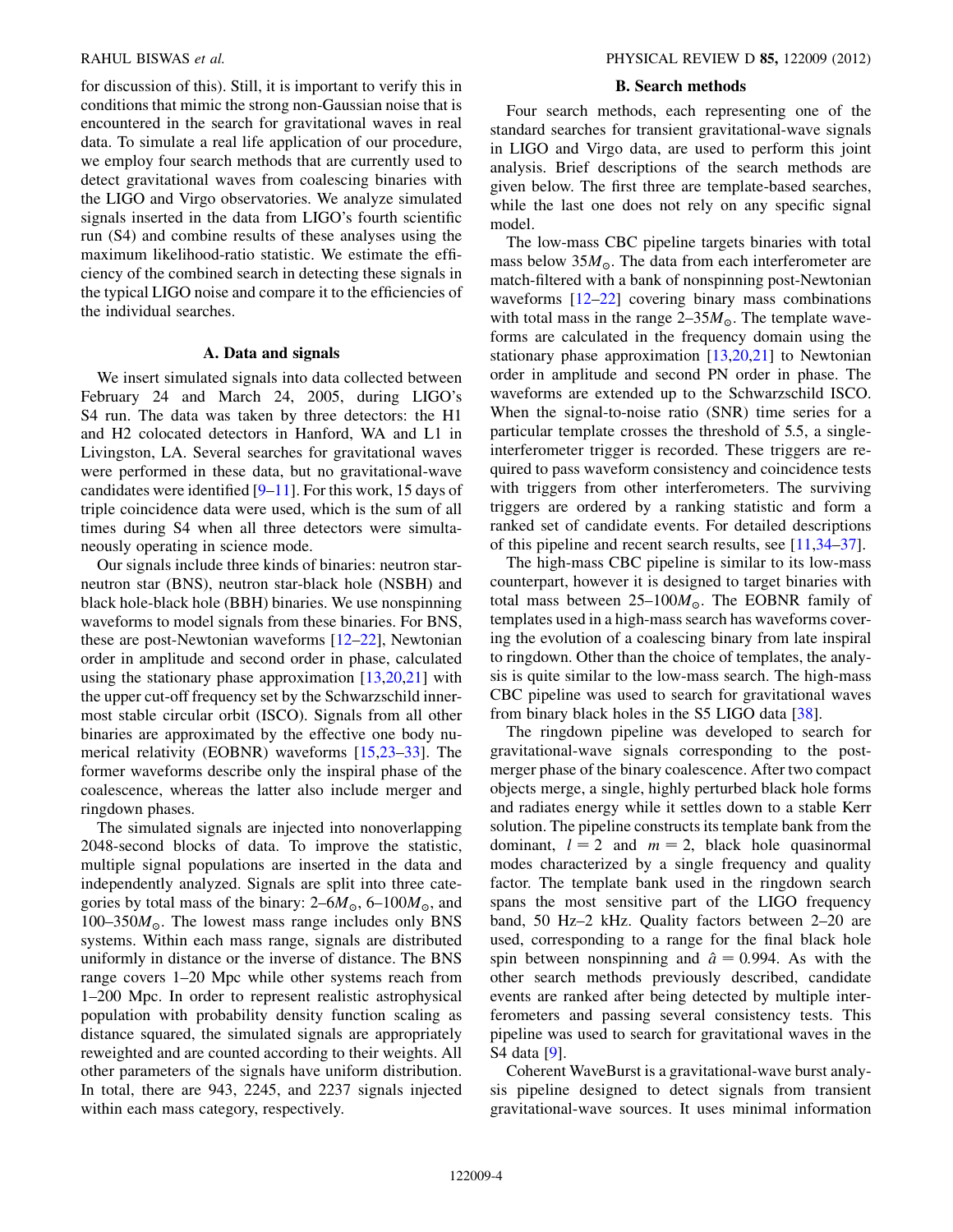about the signal model, instead using the cross-correlated excess power from the gravitational-wave signal across a network of interferometers [[39](#page-10-20)]. The pipeline enforces the signal hypothesis by maximizing a likelihood functional that describes the expected signal response of an impinging gravitational wave given its source location in the sky combined over the network of interferometers [[40\]](#page-10-21). Triggers are generated from the interferometer network by combining time-frequency maps using wavelet transformations of the interferometer time-series data. From these maps, the likelihood of a trigger is calculated by the pipeline from the correlation of the whitened data streams weighted by the network's antenna patterns. This pipeline was used in the LIGO S4 [\[41\]](#page-10-22) and LIGO/Virgo S5/VSR1 [\[42](#page-10-23)[,43\]](#page-10-24) searches for unmodeled short duration transients, as well as searches for black hole binaries [[44](#page-10-25)].

We note that our analysis does not include the most recent innovations developed to improve the efficiency of each of these pipelines. In particular, we do not categorize the candidate events by the template mass and coincidence type—a novelty introduced in the low- and high-mass CBC pipelines during the analyses of S5 LIGO data and the S5/ VSR1 data from LIGO and Virgo. Also, we use the default settings for the S5 analysis (S4 for the ringdown search) for numerous pipelines' parameters without attempting to retune them. We choose to perform simulations without the most up-to-date and fully tuned versions of the pipelines to save time. This is justified because our algorithm for combining searches is ignorant of the inner-workings of each pipeline. This makes the combined search robust against small changes in the individual analysis algorithms. For our purpose, it is sufficient to use somewhat simplified versions of the pipelines, as we do not expect these results to change dramatically when incremental changes occur as the pipelines evolve.

## C. Algorithm for combining searches

<span id="page-4-0"></span>The procedure for combining candidate events identified by different classifiers is straightforward and based on Eq. [\(3\)](#page-2-1). The first step is the calculation of the likelihood ratio,  $\Lambda(r_i)$ , defined by Eq. ([2](#page-1-2)), for every event. Notice that since the numerator depends on the population of signals through  $p(h|1)$ ,  $\Lambda(r_i)$  is not just a trivial rescaling of a rank assigned by a classifier to an event. The likelihood ratio estimates the significance of each event in the context of a gravitational-wave detection from the targeted population of sources specified via  $p(\mathbf{h}|1)$  and  $p(r_i|\mathbf{h}, 1)$ . As a result, events are ranked by the odds of being produced by the classifier in response to the targeted signals, rather than noise. Depending on the population of sources, some classifiers may not provide any useful information. In that case, events provided by such classifiers receive a very low likelihood ratio rank and are effectively removed from the search. This is a desirable feature that makes the procedure robust against nuisance classifiers.

In order to compute the one-dimensional likelihood ratio given in Eq. [\(2](#page-1-2)), we need to measure the classifiers' response to the gravitational-wave signals interposed over noise and to background noise only. For the latter, we use a common background estimation technique for gravitational-wave searches—shifting recorded data from the non-colocated interferometers in time with respect to each other  $[11,34-37]$  $[11,34-37]$  $[11,34-37]$  $[11,34-37]$ . If the shift is much longer than the gravitational-wave travel time between the detector sites  $(\approx 10 \text{ ms}$  for a Hanford-Livingston detector pair), then the resulting time-shifted data are guaranteed to contain no coherent gravitational-wave signals. These data, when analyzed by the classifier, represent the background of the search. In the low-mass CBC, high-mass CBC, and ringdown pipelines, we perform 2000 forward-in-time shifts of the L1 data with time steps of 7 seconds relative to H1 and H2. The Coherent WaveBurst search uses 100 forward-intime shifts of the L1 data with 5-second time steps. Each time-shifted data set produces an independent sample of the background. The time-shifted data are analyzed and all background events are recorded.

For background events, it is significantly easier to estimate the cumulative probability density function (cdf),  $P(r_i|0) = \int_{r_i}^{\infty} p(r'_i|0)d\dot{r}'_i$ , than the probability density func-<br>tion (ndf),  $p(n|0)$ . Each beginning data set represents on tion (pdf),  $p(r_i|0)$ . Each background data set represents an independent trial observation of duration, T. Therefore, for a trigger,  $r_i$ , the ratio of the number of the trial observations that produced a trigger with the rank  $r'_i \ge r_i$  to the total<br>number of trial observations provides an estimate of the number of trial observations provides an estimate of the probability,  $P_T(r_i|0)$ , of the classifier producing an equally or higher ranked event in the analysis of noise alone. This probability is a monotonic function of  $P(r_i|0)$  and experiment duration, T,

$$
P_T(r_i|0) = 1 - (1 - P(r_i|0))^{T/T_0}, \tag{4}
$$

where  $T_0$  is the duration of a unit experiment, which can be classified by a single rank,  $r_i$ . The scale for  $T_0$  is set by the duration of the gravitational-wave signal, the time scale on which data samples can be considered uncorrelated. In practice, given that all methods analyze the same amount of data, the two probabilities  $P_T(r_i|0)$  and  $P(r_i|0)$  are equivalent for the purpose of ranking the candidate events since one is a monotonic function of the other. Computation of the background cdf curve,  $P_T(r_i|0)$ , is a trivial task. First, the single event with the highest rank from every background data set is chosen. Then, for any value of  $r_i$ , one simply counts the number of these events with rank  $r'_i \ge r_i$ , divided by<br>the total number of background data sets. In this way, the the total number of background data sets. In this way, the background cdf curves are calculated for each search method.

In order to measure the response of each search method to the targeted gravitational-wave signals and calculate the numerator in Eq. ([2](#page-1-2)), several populations of simulated signals are injected into the data and processed by the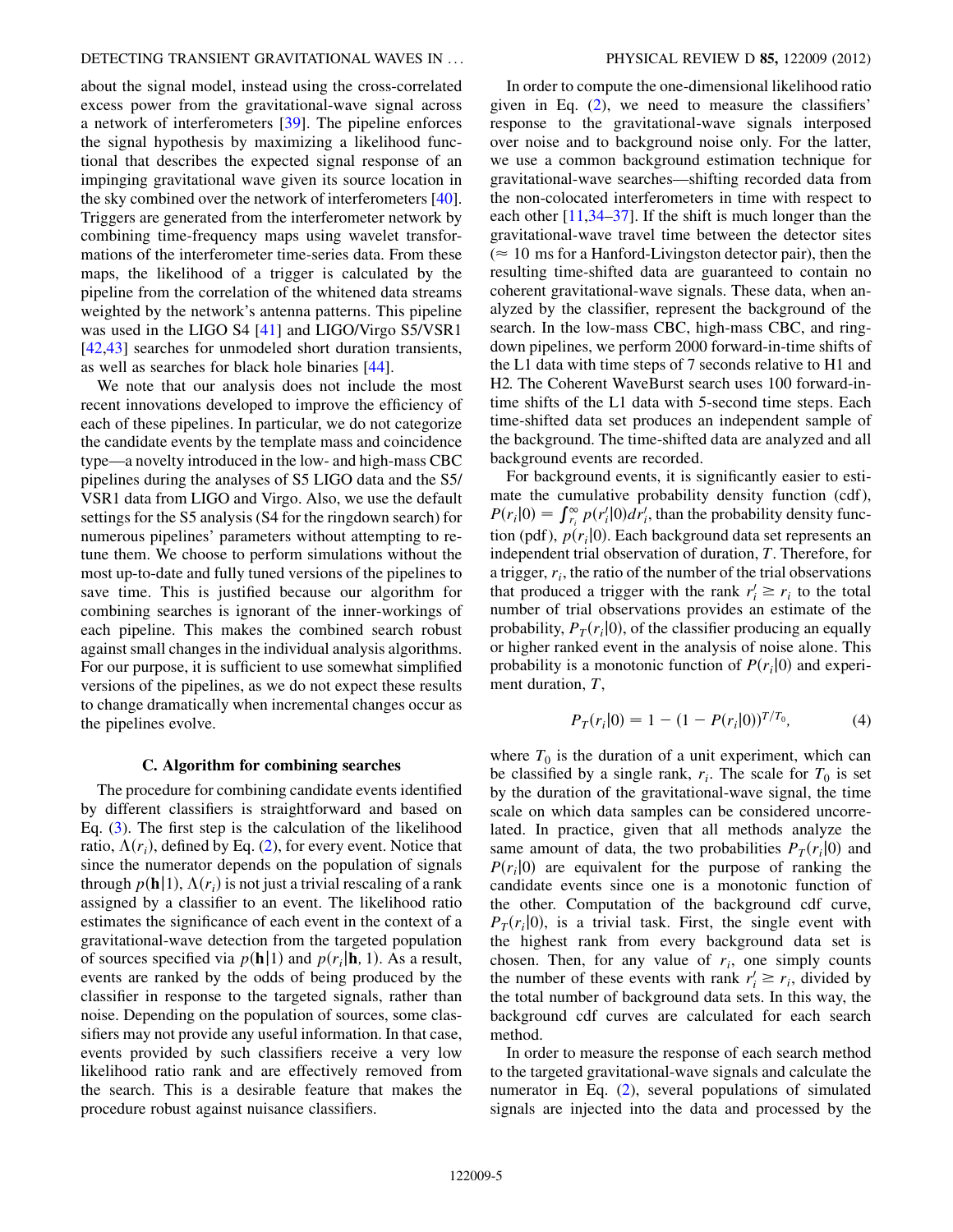pipelines. For each search method, events identified with the injected signals are recorded along with the parameters of the signals. As with background events, it is much easier to compute the cdf,  $P(r_i|1)$ , of the signals. For an event with rank  $r_i$ , this probability is approximated by the ratio of the number of injected signals with rank  $r_i' \ge r_i$  to the total number of injected signals. Using this algorithm we total number of injected signals. Using this algorithm we compute cdf curves,  $P(r_i|S_i, 1)$ , for each search method, *i*, and mass category of the simulated signals,  $S_i$ : 2–6 $M_{\odot}$ ,  $6-100M_{\odot}$ , and  $100-350M_{\odot}$ , which represent the intended targets of the low-mass CBC, high-mass CBC, and burst/ ringdown pipelines, respectively.

<span id="page-5-0"></span>Having precomputed the background and signal cdf curves, the algorithm for combining the analysis pipelines can be summarized in the following two steps. First, every event,  $r_i$ , produced by the *i*th classifier is assigned the loglikelihood-ratio ranking given by

$$
L(r_i|S_j) = \ln \left[ \frac{P(r_i|S_j, 1)}{P_T(r_i|0)} \right],
$$
 (5)

in which the ratio of pdfs in Eq.  $(2)$  is approximated by the ratio of cdfs. For the sake of brevity in what follows we omit the "log" from the ranking name and refer to  $L(r_i|S_i)$ as the likelihood-ratio ranking. Second, all events from all classifiers are mixed together and clustered, retaining events with the highest likelihood-ratio ranking,  $L(r_i|S_i)$ , within the specified time window. These events form the final list of gravitational-wave candidates. The time window is approximately equal to the autocorrelation time for an average signal injected in the data. In our simulations, we set it to 10 seconds. Events separated in time by more than 10 seconds are uncorrelated and therefore may corre-spond to different signals [\[11,](#page-10-8)[34](#page-10-17)[–37\]](#page-10-18). This last step effectively implements maximization in Eq. [\(3](#page-2-1)) over the likelihood ratio for coincident events identified by multiple search methods.

We expect the cdf approximation used in Eq. [\(5](#page-5-0)) to be fair in the context of our simulations. Injection and background distributions are one-dimensional, monotonic functions of rank. They generally fall off as some negative power of rank. Detectable signals lie on the tail of the background distribution. Under these conditions, the difference between using the pdf or cdf in the likelihood ratio is insignificant. Nevertheless, we should stress that this may not be the case in general and proper estimation of signal and background probability distributions may be required.

Before proceeding to the discussion of simulation results, we note that  $L(r_i|S_i)$ , defined by Eq. ([5](#page-5-0)), depends on the population of injected signals,  $S_j$ . Therefore, events identified by the classifiers in each search must be reprocessed according to the algorithm described above for each population of sources,  $S_i$ .

#### D. Simulation results

After multiple search methods are used on the data injected with gravitational-wave signals, the events selected by each search are processed with the algorithm sketched in the previous subsection. To estimate the background for the combined search, we again perform time shifts of the L1 data with respect to data from H1 and H2. Although the time shifts performed in  $IIIC$  are independent for each classifier, the time shifts must be synchronized for all classifiers when estimating the background for the combined search. For this purpose, 100 5-second time shifts of the L1 data are performed with respect to the H1 and H2 data. The background sample is processed with the same algorithm as the main data.

As previously mentioned, we consider three target populations of compact binaries, categorized by their total mass: the binary neutron stars with total mass  $2-6M_{\odot}$ , the compact binaries with total mass  $6{\text -}100M_{\odot}$ , and the binaries with total mass  $100-350M_{\odot}$ . These define three independent searches. The data with injected signals from each category are analyzed independently. The resulting events are ranked by the likelihood ranking, Eq. ([5](#page-5-0)), with  $S_i$  being one of the considered target populations. The background events are ranked and combined in the same way, providing an estimate of the background for the combined searches.

To compare combined searches with the individual search methods, we compute their sensitivities to the signals in the presence of typical background. We summarize this in Figs.  $1-3$  $1-3$ , which show curves of visible volume versus false alarm rate for each of the search methods and for the combined search. For each point on these curves, the calculation proceeds as follows. First, using

<span id="page-5-1"></span>

FIG. 1. Visible volume versus false alarm rate for binary neutron stars. The shaded area around a curve represents its  $1\sigma$  Poisson error. The "Combined" and the "Low Mass CBC" curves coincide, whereas all other curves drop to near zero in visible volume.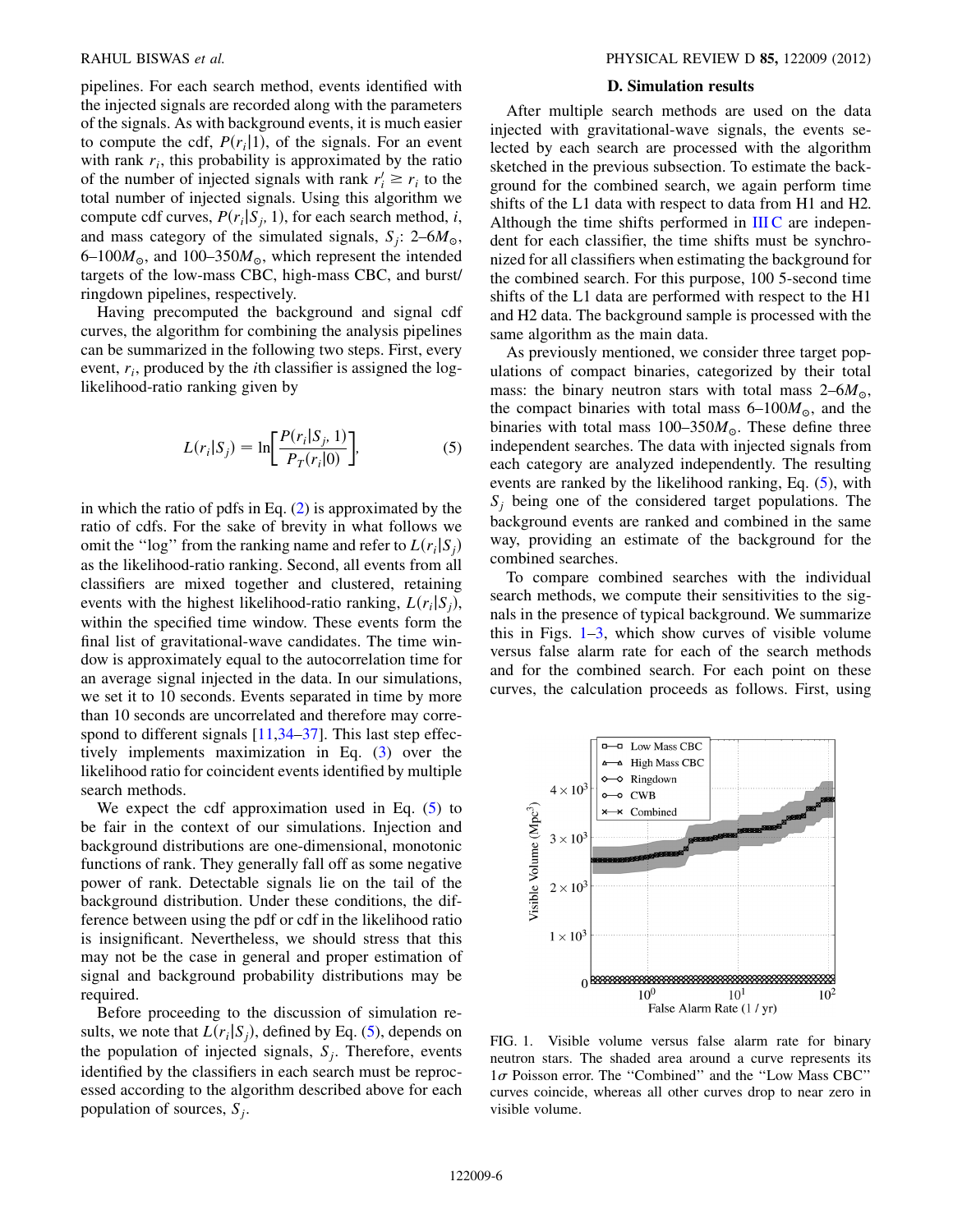<span id="page-6-1"></span>

FIG. 2. Visible volume versus false alarm rate for CBC with total mass  $6{\text -}100M_{\odot}$ . The shaded area around a curve represents its  $1\sigma$  Poisson error.

background events, we determine the value of the rank corresponding to a given false alarm rate. Next, the efficiency as a function of distance to the source,  $\epsilon(D)$ , is<br>estimated by the fraction of the signals at distance D estimated by the fraction of the signals at distance D ranked above that value. This efficiency is then converted to the visible volume.

The binary neutron star search is a case study in which only one of the classifiers, namely, the low-mass CBC pipeline, is effective in detecting the particular type of gravitational-wave signal. All other classifiers are designed to detect either black hole binaries or short duration bursts and are inefficient in detecting the long inspiral signal sweeping through the whole LIGO frequency band. This is properly accounted for in the likelihood-ratio ranking,

<span id="page-6-0"></span>

FIG. 3. Visible volume versus false alarm rate for CBC with total mass  $100-350M_{\odot}$ . The shaded area around a curve represents its  $1\sigma$  Poisson error.

which is very low for all events from these other classifiers. The only events not deweighted are those from the lowmass CBC pipeline. As a result, the combined search is equivalent to the low-mass CBC search in this case. The sensitivity curves for both searches, shown on Fig. [1,](#page-5-1) coincide. This shows that our algorithm is robust against uninformative, nuisance classifiers.

The picture changes dramatically for compact binaries in the medium mass range, shown in Fig. [2.](#page-6-1) In this case, the efficiency of the low-mass CBC pipeline is negligible in comparison to the other classifiers. In this category, the Coherent WaveBurst pipeline has the best overall sensitivity. Further inspection reveals that the high-mass CBC pipeline is the most sensitive of the three in the  $6-50M_{\odot}$ mass region, whereas the ringdown pipeline, despite being subdominant, tends to detect signals with high mass ratio that are either missed or not ranked high enough by the other pipelines. Thus, in this case, all but one classifier contribute detected signals to the combined search (the " $\times$ - $\times$ " curve on Fig. [2\)](#page-6-1). This is a desired effect of incorporating the detection sensitivities of different pipelines, which results in a more sensitive and robust combined search.

We observe similar effects for the high-mass binaries, although this is not obvious from Fig. [3.](#page-6-0) The figure shows the Coherent WaveBurst pipeline dominating over the ringdown or the high-mass CBC pipelines. The sensitivity curve of the combined search tends to be just above the Coherent WaveBurst curve and occasionally drops below it. However, these drops are well within the error bars. The detailed investigation shows that the high-mass CBC and the ringdown pipelines still contribute detections of extra signals missed by the Coherent WaveBurst pipeline. In particular, the ringdown pipeline has the highest sensitivity of all searches in the  $270-350M<sub>o</sub>$  region. Most of these extra signals are in the near or mid range zone (less then 100 Mpc) and therefore do not contribute as much to the total visible volume as those at far distances. As a result, overall gain for the combined search is not that significant when compared to the Coherent WaveBurst search alone. Moreover, occasionally, due to background fluctuations, the threshold for the combined search fluctuates upward, which results in a loss of a few distant signals detected by the Coherent WaveBurst pipeline. The loss of visible volume associated with these signals is not compensated by the gain of efficiency in the mid range. We should note that the measurement of detection efficiency for signals beyond 150 Mpc has large uncertainties due to low counts for detected signals. Therefore, the actual loss of efficiency in this case may be overestimated.

For demonstration of these effects and further insight, we plot cumulative 50% efficiency contours on the distance/total mass plane for signals to be detected above the threshold, Fig. [4.](#page-7-0) The threshold is set by the lowest measured false-alarm rate of 0.28 events per year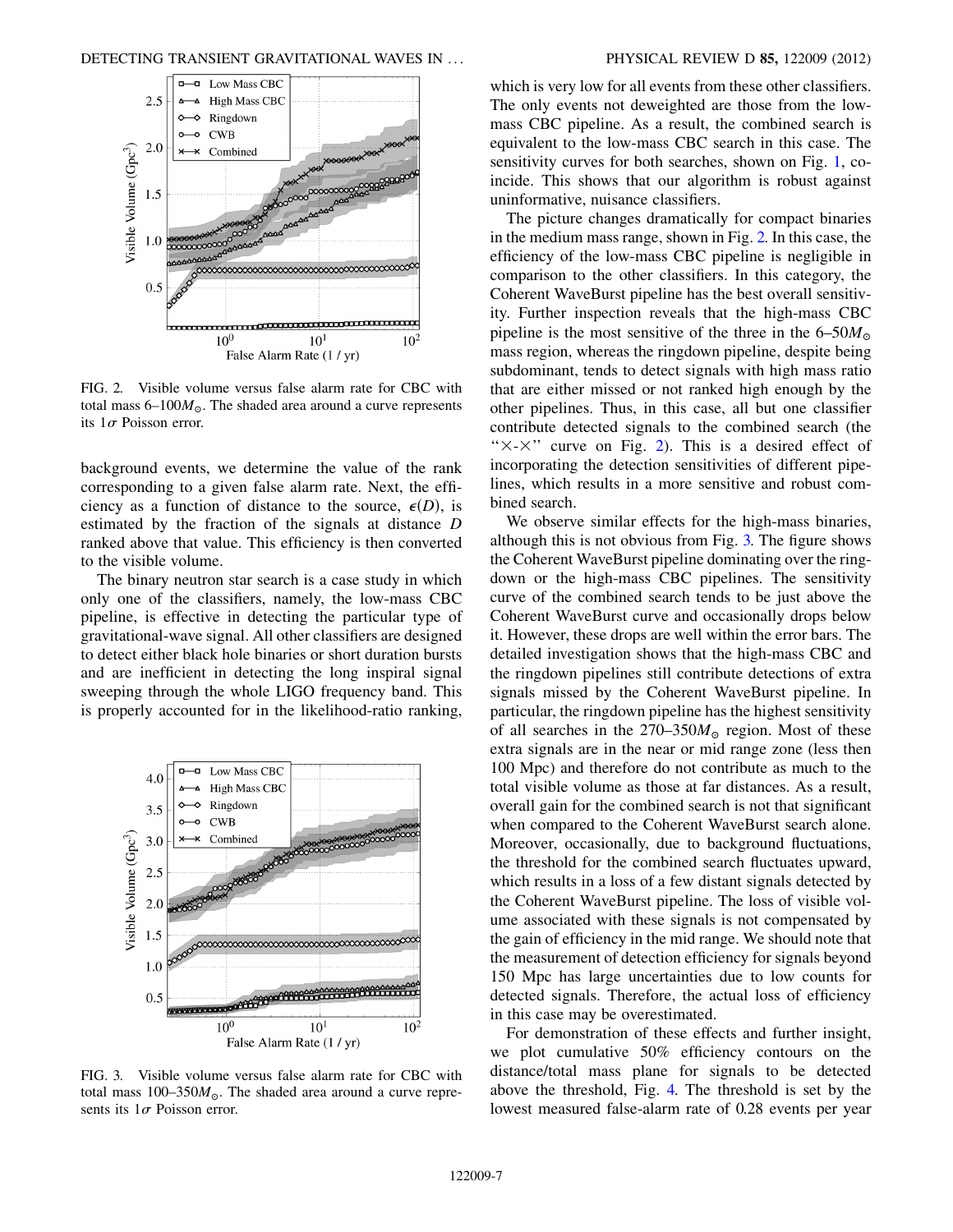<span id="page-7-0"></span>

FIG. 4. The upper pane shows the cumulative 50% efficiency contours at false alarm rate of 0.28 events per year. The combined search contour envelops the single classifier contours from above. The lower pane shows the plot of the ratio of the visible volume of the combined search to the visible volume of the most sensitive classifier in each mass bin. Having a ratio greater than one indicates that the combined search gains sensitivity across the entire mass range.

(corresponding to the left most point on the sensitivity curves in Figs.  $1-3$  $1-3$ ). In Fig. [4,](#page-7-0) the contour for the combined search envelops contours of the other pipelines. Furthermore, we calculate the corresponding visible volume for the joined search and plot its ratio to the visible volume of the most sensitive pipeline in each mass bin, shown in the lower pane of Fig. [4.](#page-7-0)

### IV. CONCLUSIONS

We consider the problem of combining outputs of partially redundant search methods analyzing the same data in the context of gravitational wave searches. We suggest that the likelihood ratio, Eq. ([2](#page-1-2)), provides a natural unified ranking for the candidate events identified by the search methods. It has a straightforward interpretation—events from each method are ranked according to the ratio of the method's sensitivity to its background. After forming the joined list of candidate events, calculation of the posterior probability distribution or an upper limit on the rate of gravitational-wave emissions can proceed exactly as it would for a single search method. Therefore, there is never a problem consistently accounting for multiple trials in the analysis. If the combined search is interpreted as a counting experiment, the procedure for calculating the upper limit from multiple searches is similar to that suggested in [\[5\]](#page-10-4). In that case, classifiers contribute in proportion to their sensitivities. Additionally, our method accounts for information about the classifier's background, which is important when dealing with experimental data containing non-Gaussian noise artifacts.

We test our procedure by simulating a search for gravitational waves from compact binary coalescence in the data from LIGO's S4 science run. We combine outputs from four search methods—the low-mass CBC, high-mass CBC, ringdown, and Coherent WaveBurst analysis pipelines—analyzing data with injected gravitational-wave signals from compact coalescing binaries in a wide range of masses. We find that our algorithm is robust against nuisance pipelines—those that are not sensitive to the targeted gravitational-wave sources. Moreover, the combined search proves to have greater or comparable sensitivity to any individual pipeline. In the simulations, we observe that the pipelines we use contribute different events to the total count of detected signals, thus increasing robustness and the overall probability of detecting gravitational waves from coalescing binaries. This effect is especially pronounced for sources in near to mid range distances. Overall, our simulations show that searches for gravitational waves from coalescing binaries can benefit from combining results of multiple analysis methods by means of the likelihood-ratio statistic.

#### ACKNOWLEDGMENTS

Authors would like to thank Ilya Mandel and Jolien Creighton for many fruitful discussions and helpful suggestions. This work has been supported by NSF Grant Nos. PHY-0600953 and PHY-0923409. D. K. was supported from the Max Planck Gesellschaft. L. P. and R. V. was supported by LIGO laboratory. J. B. was supported by the Spanish MICINN FPA2010-16495 grant and the Conselleria dEconomia Hisenda i Innovacio of the Govern de les Illes Balears. LIGO was constructed by the California Institute of Technology and Massachusetts Institute of Technology with funding from the National Science Foundation and operates under cooperative agreement PHY-0757058.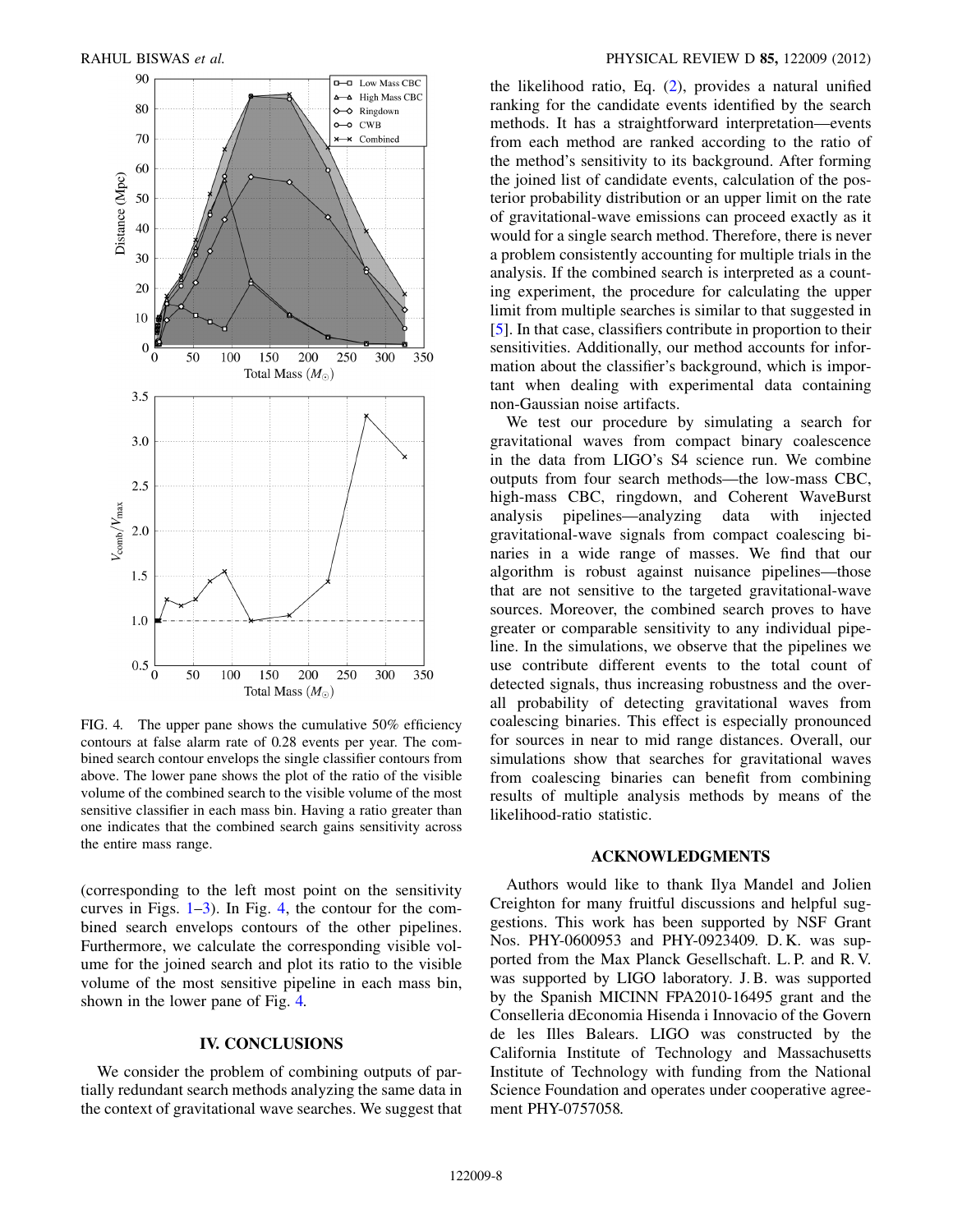DETECTING TRANSIENT GRAVITATIONAL WAVES IN ... PHYSICAL REVIEW D 85, 122009 (2012)

## APPENDIX A: MULTIVARIATE LIKELIHOOD-RATIO STATISTIC

<span id="page-8-0"></span>The maximum likelihood-ratio procedure described in Sec. [II](#page-1-0) does not account for potentially useful information contained in the correlations between classifiers. In this section, we derive the formal expression for the multivariate statistic that is optimal by construction and includes all available information. We discuss some of its properties and its relation to the maximum likelihoodratio statistic, Eq. ([3](#page-2-1)).

In the absence of internal thresholds, each classifier assigns a rank,  $r_i$ , to every data sample. In this case, the vector of ranks,  $\vec{r} \equiv (r_1, r_2, \dots, r_n)$ , can be interpreted as the reduced experimental data and the problem of combining reduced experimental data, and the problem of combining searches is analogous to a detection problem. The general problem of detection in the presence of arbitrary noise was discussed in detail in [[4\]](#page-10-3). Here, we state the final result and refer the interested reader to [\[4\]](#page-10-3) for derivation and further discussion. The optimal solution, assuming the Neyman-Pearson criteria that requires the maximization of the signal detection probability at a fixed rate of false alarms, ranks data samples by the likelihood-ratio detection statistic. For  $n$  classifiers, this takes the form

<span id="page-8-2"></span>
$$
\Lambda(r_1, r_2, \dots, r_n) = \frac{\int p(r_1, r_2, \dots, r_n | \mathbf{h}, 1) p(\mathbf{h} | 1) d\mathbf{h}}{p(r_1, r_2, \dots, r_n | 0)},
$$
\n(A1)

where **h** stands for a gravitational-wave signal,  $p(r_1, r_2, \ldots, r_n | \mathbf{h}, 1)$  is the probability distribution for the vector of detection statistics  $(r_1, r_2, \ldots, r_n)$  in the case when the gravitational-wave signal **h** is present in the data,  $p(r_1, r_2, \ldots, r_n|0)$  is the analogous distribution for the noise, and  $p(h|1)$  is the distribution of signal parameters for the targeted population of gravitational-wave sources.

The joint likelihood ratio, Eq.  $(A1)$  $(A1)$ , includes the output from all classifiers and by construction provides the optimal ranking. We can simplify the expression in Eq.  $(A1)$  by noting that for  $n = 2$ ,

<span id="page-8-3"></span>
$$
\Lambda(r_1, r_2) = \frac{\int p(r_1, r_2 | \mathbf{h}, 1) p(\mathbf{h} | 1) d\mathbf{h}}{p(r_1, r_2 | 0)}
$$
  
= 
$$
\frac{1}{2} \Biggl( \frac{\int p(r_1 | r_2, \mathbf{h}, 1) p(\mathbf{h} | 1) \Lambda(r_2, \mathbf{h}) d\mathbf{h}}{p(r_1 | r_2, 0)} + \frac{\int p(r_2 | r_1, \mathbf{h}, 1) p(\mathbf{h} | 1) \Lambda(r_1, \mathbf{h}) d\mathbf{h}}{p(r_2 | r_1, 0)} \Biggr), \quad (A2)
$$

and extending linearly for  $n > 2$ .

In practice, computing the conditional probabilities in Eq.  $(A2)$  can be a nontrivial task. Moreover, as the number of classifiers increases, computing the necessary conditional probabilities becomes a less and less viable option and it is necessary to develop an approximation. The maximum likelihood-ratio procedure can be regarded as such even though it does not follow from the multivariate expression  $(A1)$  $(A1)$  in a straightforward way. In order to find a relation between the two, it is useful to consider the limiting cases of Eq. [\(A2\)](#page-8-3). First, assume there is no correlation between the measurements made by each classifier. In that case,  $p(r_i|r_i, \mathbf{h}, 1) = p(r_i|\mathbf{h}, 1)$  (and similarly for the denominators), so that

<span id="page-8-5"></span>
$$
\Lambda(r_1, r_2) = \int \Lambda(r_1, \mathbf{h}) \Lambda(r_2, \mathbf{h}) p(\mathbf{h}|1) d\mathbf{h} \approx \Lambda(r_1) \Lambda(r_2).
$$
\n(A3)

Factorization in the last step is justified because only one of the classifiers exhibits a nontrivial response in the presence of a signal in the data. As a consequence, the unmarginalized likelihood ratio,  $\Lambda(r, \mathbf{h})$ , for that classifier is a function of the signal, h, sharply peaked around the true parameters of the signal, whereas the other likelihood ratio is almost constant.

<span id="page-8-4"></span>At the other extreme, consider the case of two strongly correlated classifiers. Then

$$
\frac{\int p(r_1, r_2 | \mathbf{h}) p(\mathbf{h} | 1) d\mathbf{h}}{p(r_1, r_2 | 0)} = \frac{\delta(r_1 - r_2) \int p(r_2 | \mathbf{h}) p(\mathbf{h} | 1) d\mathbf{h}}{\delta(r_1 - r_2) p(r_2 | 0)}
$$

$$
= \Lambda(r_1).
$$
 (A4)

Both cases can be easily generalized for  $n > 2$  classifiers.

When classifiers are strongly correlated, the maximum likelihood ratio is trivially equivalent to  $(A4)$  $(A4)$ . In the opposite case, the absence of correlation between the classifiers implies their complementarity. If one classifier identifies a significant event, the others do not. This means that typically only one of the likelihood ratios in the product in Eq. [\(A3\)](#page-8-5) will be significantly different from unity. Therefore, in this case, picking the maximum of the single classifier likelihood ratios or calculating their product has similar effect. Based only on these extreme situations, it is difficult to determine how good of an approximation the maximum likelihood ratio is in the intermediate case. Nevertheless, we conjecture that the truly useful information can only be in correlations between the classifiers using incomplete, but complementary, information about the signal (e.g. template-based searches using inspiral and merger or ringdown waveforms). Even in this situation, the inclusion of correlations should be a next-order effect.

## <span id="page-8-1"></span>APPENDIX B: MAXIMUM LIKELIHOOD-RATIO STATISTIC

One can gain further insight into the statistic defined by Eq. [\(3\)](#page-2-1) by mapping the ranks,  $r_i$ , to their likelihood ratios,  $\Lambda_i(r_i)$ . The mapping is defined by Eq. ([2\)](#page-1-2). The data space of the combined search is  $\vec{\Lambda} \equiv (\Lambda_1, \Lambda_2, ..., \Lambda_N)$ . For the *i*th classifier the probabilities of detection and of false ith classifier, the probabilities of detection and of false alarm are given by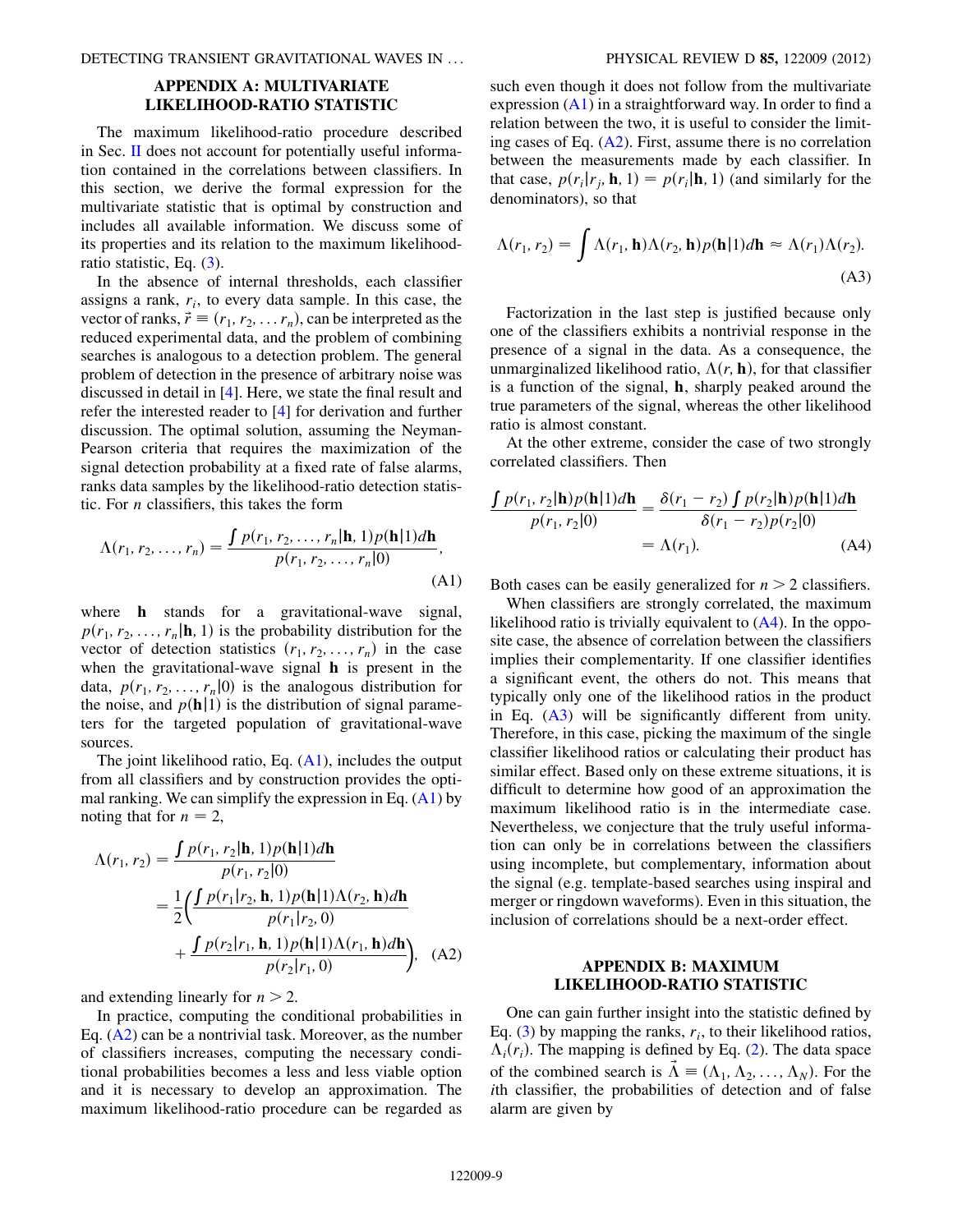<span id="page-9-2"></span>
$$
P_1^i = \int \Theta(\Lambda_i - \Lambda_i^*) p(\vec{\Lambda}|1) p(1) d\vec{\Lambda}
$$
 (B1)

$$
P_0^i = \int \Theta(\Lambda_i - \Lambda_i^*) p(\vec{\Lambda}|0) p(0) d\vec{\Lambda}.
$$
 (B2)

<span id="page-9-4"></span><span id="page-9-1"></span>and for the combined search by

$$
\tilde{P}_1 = \int \Theta(\max(\vec{\Lambda}) - \Lambda_c^*) p(\vec{\Lambda}|1) p(1) d\vec{\Lambda}
$$
 (B3)

$$
\tilde{P}_0 = \int \Theta(\max(\vec{\Lambda}) - \Lambda_c^*) p(\vec{\Lambda}|0) p(0) d\vec{\Lambda}, \quad (B4)
$$

<span id="page-9-3"></span>where  $\Lambda_i^*$  and  $\Lambda_c^*$  are detection thresholds determined from the threshold value for the false alarm probability,  $P_0^*$ , which is the same for all classifiers.

The efficiency of the combined search is expected to be, at the very least, no less than the efficiency of any of the classifiers being used  $(\tilde{P}_1 \ge P_1^i)$ . This is a necessary con-<br>dition for the maximum likelihood-ratio procedure to be dition for the maximum likelihood-ratio procedure to be applicable. To get a better understanding of what this condition implies and when it is expected to hold, consider the simple case of combining a pair of classifiers. This can be generalized in a straightforward way to arbitrary number. The data space, in this case, is a positive quarter in the  $(\Lambda_1, \Lambda_2)$  space. The lines of constant likelihood ratio,  $\Lambda_i$ , are horizontal or vertical lines. The lines of constant joint likelihood ratio, given by Eq.  $(A1)$  $(A1)$ , can be complicated curves even in the  $(\Lambda_1, \Lambda_2)$  plane and define the optimal detection surfaces. The corresponding surfaces for the maximum likelihood-ratio statistic form a square, centered at the origin, with sides parallel to the  $\Lambda_1$  and  $\Lambda_2$  axes. This configuration is visualized on Fig. [5,](#page-9-0) where  $\Lambda_1^*$  (vertical dashed line),  $\Lambda_2^*$  (horizontal dashed line), and  $\Lambda_c^*$  (dotted line) are the thresholds corresponding to a particular value of the probability of false alarm, for single and combined searches, respectively. Detection regions for each classifier consist of all points for which the argument of the theta function in the expressions for detection and false alarm probabilities, Eqs.  $(B1)$  and  $(B2)$  $(B2)$ , is positive. The detection region for the *i*th classifier is defined by the condition  $\Lambda_i$  >  $\Lambda_i^*$ . All data points in the plane satisfying this condition are counted as detection of a signal. The detection region for the combined search defined by Eqs.  $(B3)$  $(B3)$  and  $(B4)$  $(B4)$  consists of the points satisfying two conditions:  $\Lambda_1 > \Lambda_c^*$  and  $\Lambda_2 > \Lambda_c^*$ . Recall that the false alarm probability for all searches is the same, which implies that

<span id="page-9-5"></span>
$$
\int_{V_i} p(\Lambda_1, \Lambda_2 | 0) d\vec{\Lambda} = \int_{V_c} p(\Lambda_1, \Lambda_2 | 0) d\vec{\Lambda},
$$
 (B5)

where  $V_i$  and  $V_c$  denote the detection regions for either of the individual searches and for the combined search, respectively. This implies that  $\Lambda_c^* > \Lambda_i$ —the threshold for the combined search is higher than the threshold for any of the individual pipelines. Indeed, if it was not true, then Eq. ([B5\)](#page-9-5) could not be satisfied since  $V_i \subset V_c$ . This would correspond to moving the vertical dashed line to the right of the solid square in Fig. [5,](#page-9-0) as an example for classifier  $\Lambda_1$ . Thus, the diagram shown in Fig. [5](#page-9-0) represents the only allowed configuration. Continuing with the classifier  $\Lambda_1$ , one can identify the set of points gained by the combined search,  $V_+$ , which are points not included in  $V_1$ , and the set of points lost,  $V_-,$  those belonging to  $V_1$  but not to  $V_c$ . Both sets are shown in Fig. [5](#page-9-0) as shaded regions. It is clear that the efficiency of the combined search will be greater or equal to the efficiency of the classifier  $\Lambda_1$  if and only if

<span id="page-9-6"></span>
$$
\int_{V_+} p(\Lambda_1, \Lambda_2 | 1) d\vec{\Lambda} \ge \int_{V_-} p(\Lambda_1, \Lambda_2 | 1) d\vec{\Lambda}.
$$
 (B6)

Note that at the same time

$$
\int_{V_+} p(\Lambda_1, \Lambda_2 | 0) d\vec{\Lambda} = \int_{V_-} p(\Lambda_1, \Lambda_2 | 0) d\vec{\Lambda}, \quad (B7)
$$

by virtue of Eq.  $(B5)$  $(B5)$  $(B5)$ . Thus, Eq.  $(B6)$  $(B6)$  states that the joint likelihood for the points in  $V_+$  must be (on average) greater than or equal to the joint likelihood for the points in  $V_{-}$ . For this case, exchanging  $V_+$  for  $V_-$  results in a positive gain. It is not unjustified to expect that Eq. [\(B6\)](#page-9-6) would be satisfied in most practical situations. After all, according to the classifier  $\Lambda_2$ , points in  $V_+$  have a better chance of being a signal than those in  $V_$ , because  $\Lambda_2$  for any point in  $V_+$  is greater than  $\Lambda_1$  for any point in  $V_{-}$ . In effect, when combining searches using the maximum likelihood-ratio approximation, one exchanges points from  $V_$  with decent  $\Lambda_1$  and low  $\Lambda_2$  in favor of points in  $V_+$  with low  $\Lambda_1$ but high  $\Lambda_2$ . Consider an extreme case when the classifier  $\Lambda_2$  is not informative. The probability of getting a high

<span id="page-9-0"></span>

FIG. 5. The detection thresholds can be visualized for individual and combined searches in the  $(\Lambda_1, \Lambda_2)$  space. For individual searches, the detection threshold appears as the vertical dashed line ( $\Lambda_1^*$ ) and horizontal dashed line ( $\Lambda_2^*$ ). The  $\Lambda_c^*$  threshold is the dotted line. The shaded regions represent the data points gained,  $V_+$ , and lost,  $V_-$ , by the combined search when referencing a search performed with  $\Lambda_1$ .